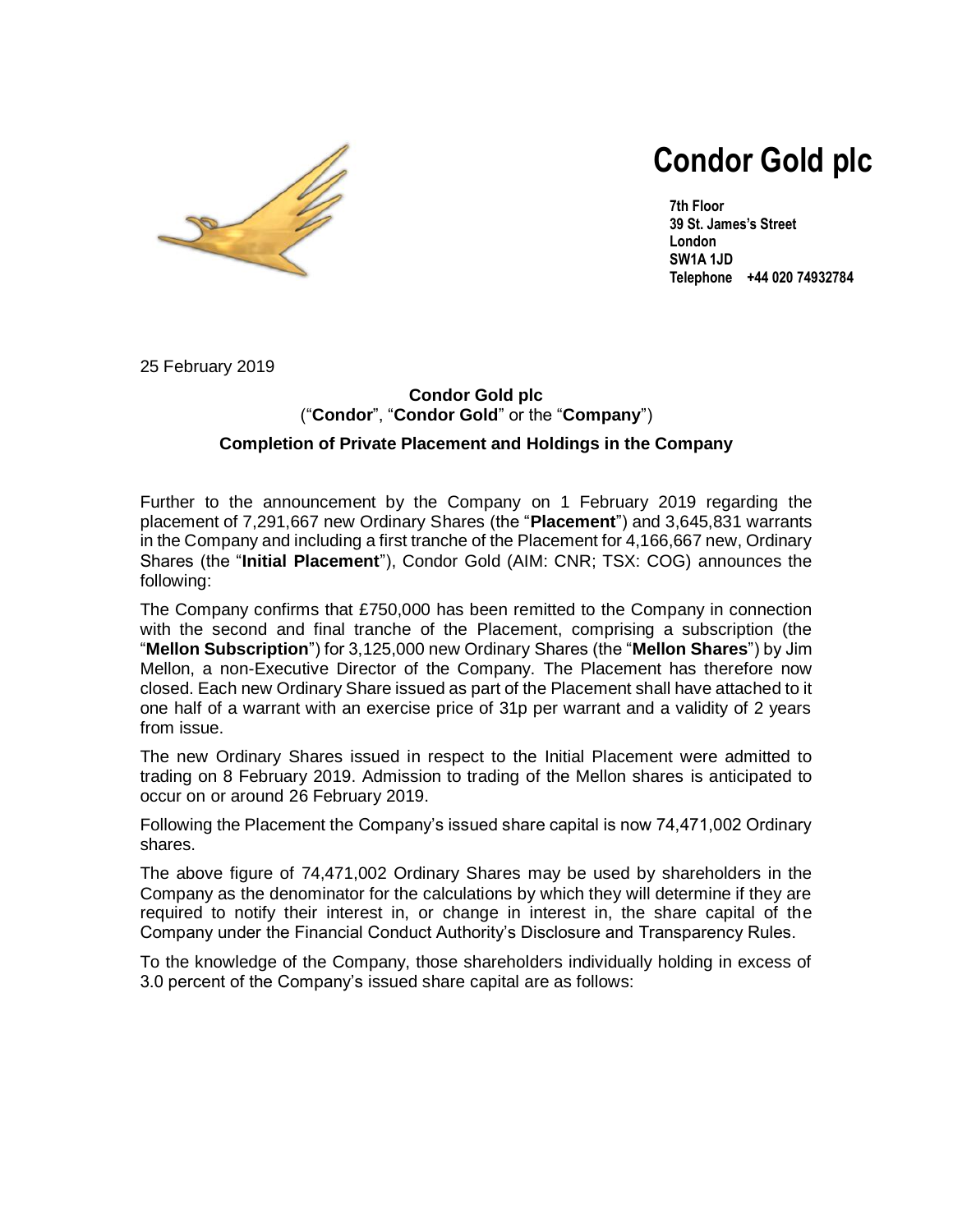| <b>Shareholder</b>                    | <b>Shares</b><br><b>Held</b> | Percentage<br>of total<br>issued<br>shares |
|---------------------------------------|------------------------------|--------------------------------------------|
| Jim Mellon *                          | 7,828,105                    | 10.5%                                      |
| <b>Ross Beaty</b>                     | 5,316,903                    | 7.1%                                       |
| Mark Child *                          | 4,094,167                    | 5.5%                                       |
| Oracle Investments Ltd                | 4,077,038                    | 5.5%                                       |
| City Financial Investment Company Ltd | 3,486,376                    | 4.7%                                       |
| International Finance Corporation     | 3,425,000                    | 4.6%                                       |

Director of the Company

Jim Mellon now owns a direct and indirect aggregate shareholding of 7,828,105 Ordinary shares, or 10.5% of the Company. The direct interest is in 2,889,883 Ordinary Shares and the indirect interest is in 4,938,222 Ordinary Shares held through Galloway Limited. Galloway Limited is wholly owned by Burnbrae Group Limited, which in turn is wholly owned by Jim Mellon.

As at today's date and including those warrants issued as part of the placement of Ordinary shares as announced today by the Company, issued warrants in the Company are as follows:

| <b>Number</b><br>οf<br>warrants | <b>Expiry date</b>  | <b>Exercise</b><br><b>Price £</b> |   | Amount raised if fully issued £ |
|---------------------------------|---------------------|-----------------------------------|---|---------------------------------|
| 4,227,364                       | 28 February<br>2019 | £0.93                             | £ | 3,931,449                       |
| 2,906,975                       | 28 March 2020       | £0.65                             | £ | 1,889,534                       |
| 2,083,331                       | 8 February<br>2021  | £0.31                             | £ | 645,832                         |
| 1,562,500                       | 22 February<br>2021 | £0.31                             | £ | 484,375                         |

## **- Ends –**

For further information please visit www.condorgold.com or contact: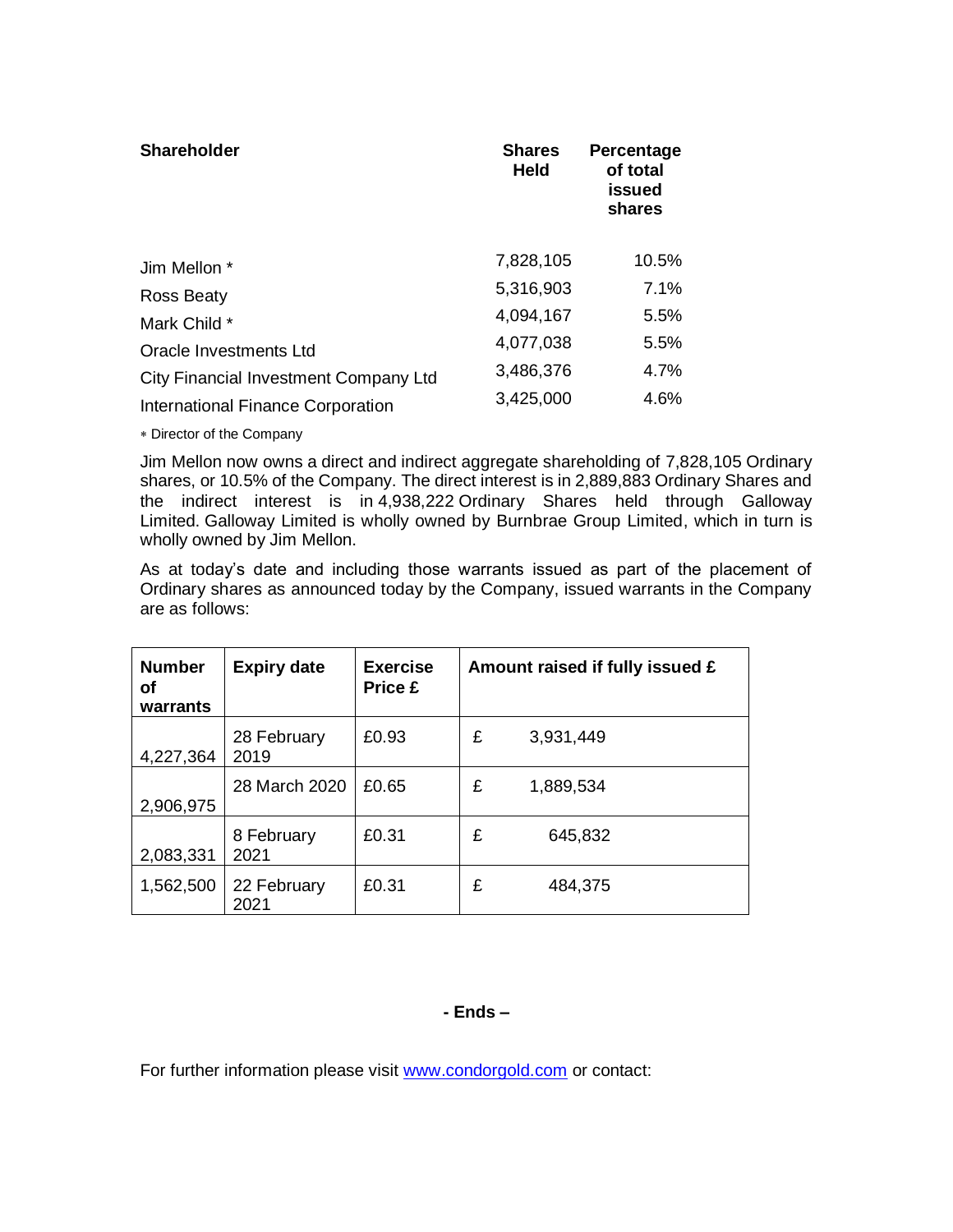| Condor Gold plc          | Mark Child, Chairman and CEO<br>+44 (0) 20 7493 2784               |
|--------------------------|--------------------------------------------------------------------|
| Beaumont Cornish Limited | Roland Cornish and James Biddle<br>+44 (0) 20 7628 3396            |
| Numis Securities Limited | John Prior and James Black<br>+44 (0) 20 7260 1000                 |
| <b>Blytheweigh</b>       | Tim Blythe, Camilla Horsfall and Megan Ray<br>+44 (0) 20 7138 3204 |

Condor Gold plc was admitted to AIM in May 2006 and dual listed on the TSX in January 2018. The Company is a gold exploration and development company with a focus on Nicaragua.

In August 2018, the Company announced that the Ministry of the Environment in Nicaragua had granted the Company the Environmental Permit ("EP") for the development, construction and operation of a processing plant with capacity to process up to 2,800 tonnes per day at its wholly-owned La India gold project ("La India Project"). The EP is considered to be the master permit for mining operations in Nicaragua. Condor Gold published a Pre-Feasibility Study ("PFS") on La India Project in December 2014, as summarised in the Technical Report entitled "*Technical Report on the La India Gold Project, Nicaragua, December 2014*", dated November 13, 2017 with an effective date of December 21, 2014 (the "**Technical Report**"), prepared in accordance with NI 43-101. The Technical Report was prepared by or under the supervision of Tim Lucks, Principal Consultant (Geology & Project Management), Gabor Bacsfalusi, Principal Consultant (Mining), Benjamin Parsons, Principal Consultant (Resource Geology), each of SRK Consulting (UK) Limited, and Neil Lincoln of Lycopodium Minerals Canada Ltd., each of whom is an independent "qualified person" as defined by NI 43-101. The PFS details an open pit gold Mineral Reserve in the Probable category of 6.9 Mt at 3.0 g/t gold for 675,000 oz gold, producing 80,000 oz gold per annum for seven years. La India Project contains a Mineral Resource ("**Mineral Resource Estimate**") in the Indicated category of 9,850Kt at 3.6 g/t gold for 1,140Koz gold and 8,479Kt at 4.3g/t gold for 1,179Koz gold in the Inferred category. The Indicated Mineral Resource is inclusive of the Mineral Reserve. The Mineral Resource Estimate is dated January 25, 2019 and was prepared by SRK Consulting (UK) Limited ("SRK") using the terminology, definitions and guidelines given in the Canadian Institute of Mining, Metallurgy and Petroleum (CIM) Standards on Mineral Resources and Mineral Reserves (May 2014).

The technical and scientific information in this press release has been reviewed, verified and approved by Andrew Cheatle, P.Geo., who is a "qualified person" as defined by NI 43-101.

#### **Disclaimer**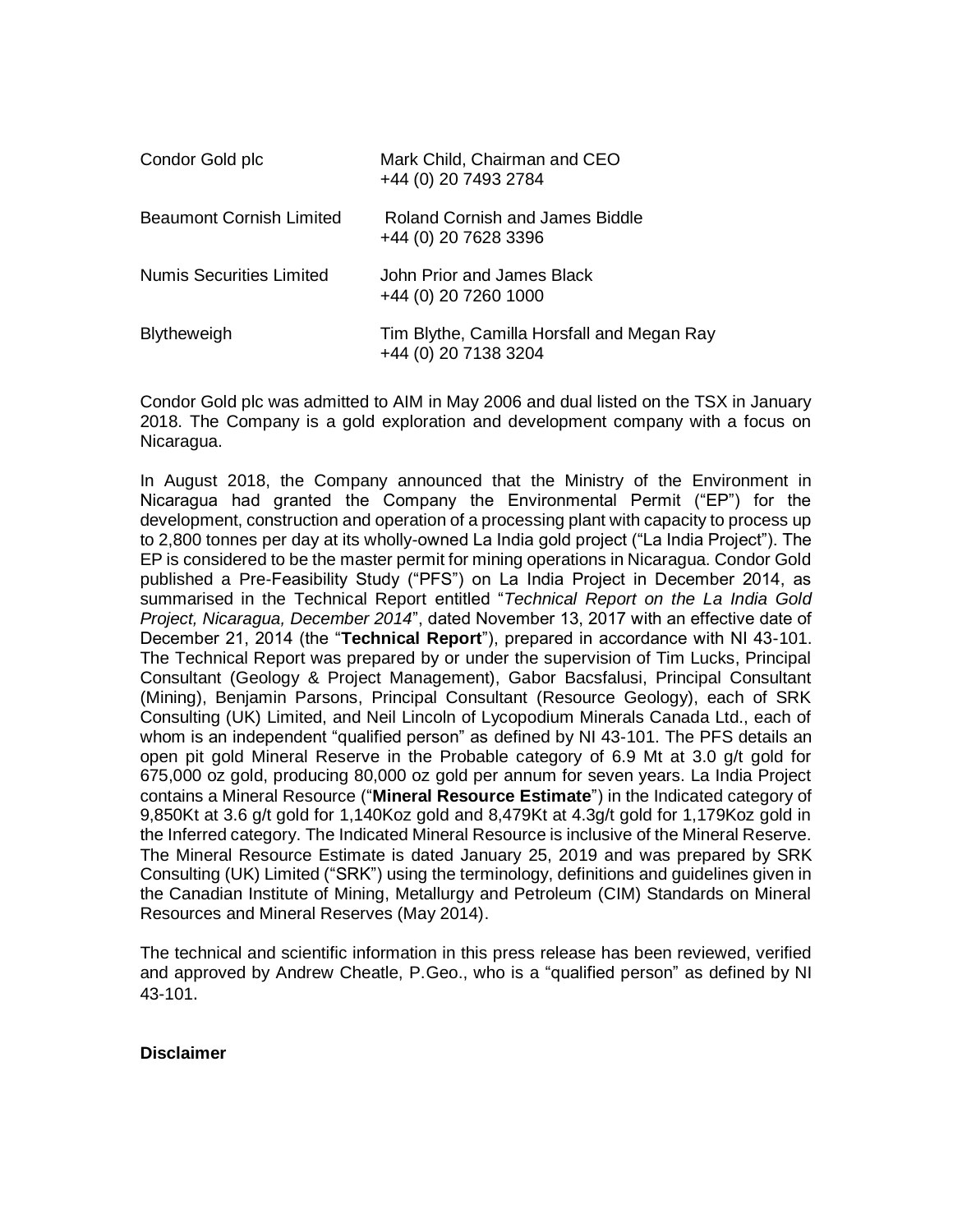Neither the contents of the Company's website nor the contents of any website accessible from hyperlinks on the Company's website (or any other website) is incorporated into, or forms part of, this announcement.

#### **Forward Looking Statements**

*All statements in this press release, other than statements of historical fact, are 'forward-looking information' with respect to the Company within the meaning of applicable securities laws, including statements with respect to: the capital structure and exercising of warrants, the Mineral Resources, Mineral Reserves and future production*  rates and plans at the La India Project. Forward-looking information is often, but not *always, identified by the use of words such as: "seek", "anticipate", "plan", "continue", "strategies", "estimate", "expect", "project", "predict", "potential", "targeting", "intends", "believe", "potential", "could", "might", "will" and similar expressions. Forward-looking information is not a guarantee of future performance and is based upon a number of estimates and assumptions of management at the date the statements are made including, among others, assumptions regarding: future commodity prices and royalty regimes; availability of skilled labour; timing and amount of capital expenditures; future currency exchange and interest rates; the impact of increasing competition; general conditions in economic and financial markets; availability of drilling and related equipment; effects of regulation by governmental agencies; the receipt of required permits; royalty rates; future tax rates; future operating costs; availability of future sources of funding; ability to obtain financing and assumptions underlying estimates related to adjusted funds from operations. Many assumptions are based on factors and events that are not within the control of the Company and there is no assurance they will prove to be correct.* 

*Such forward-looking information involves known and unknown risks, which may cause the actual results to be materially different from any future results expressed or implied by such forward-looking information, including, risks related to: mineral exploration, development and operating risks; estimation of mineralisation, resources and reserves; environmental, health and safety regulations of the resource industry; competitive conditions; operational risks; liquidity and financing risks; funding risk; exploration costs; uninsurable risks; conflicts of interest; risks of operating in Nicaragua; government policy changes; ownership risks; permitting and licencing risks; artisanal miners and community relations; difficulty in enforcement of judgments; market conditions; stress in the global economy; current global financial condition; exchange rate and currency risks; commodity prices; reliance on key personnel; dilution risk; payment of dividends; as well as those factors discussed under the heading "Risk Factors" in the Company's annual information form for the fiscal year ended December 31, 2017 dated March 29, 2018, available under the Company's SEDAR profile at [www.sedar.com.](http://www.sedar.com/)*

*Although the Company has attempted to identify important factors that could cause actual actions, events or results to differ materially from those described in forward-looking information, there may be other factors that cause actions, events or results not to be as anticipated, estimated or intended. There can be no assurance that such information will prove to be accurate as actual results and future events could differ materially from those anticipated in such statements. The Company disclaims any intention or obligation to*